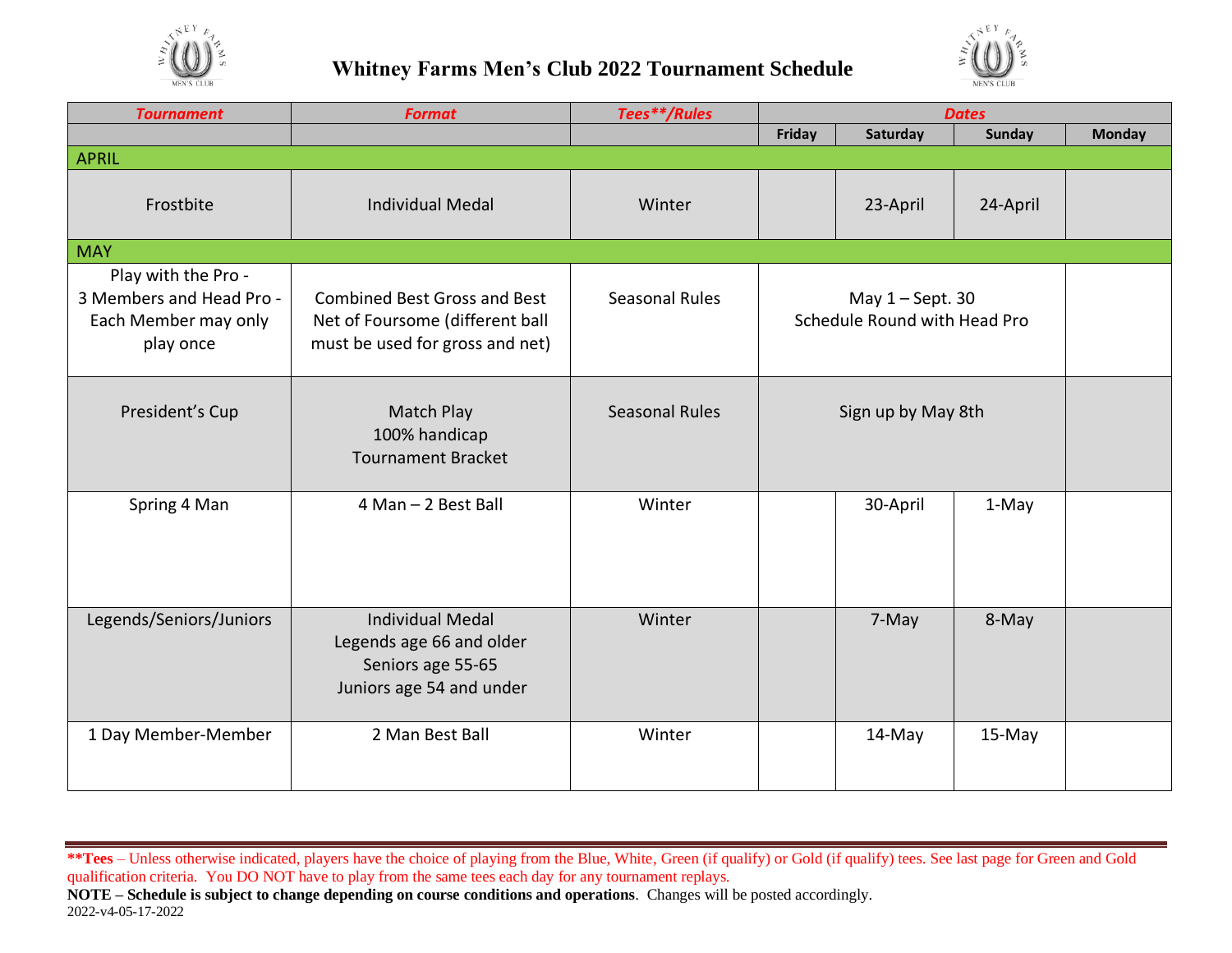



| <b>Tournament</b>              | <b>Format</b>                    | Tees**/Rules                                                 | <b>Dates</b>               |                                 |                      |               |
|--------------------------------|----------------------------------|--------------------------------------------------------------|----------------------------|---------------------------------|----------------------|---------------|
|                                |                                  |                                                              | Friday                     | Saturday                        | <b>Sunday</b>        | <b>Monday</b> |
| <b>Spring Classic</b>          | <b>Individual Medal</b>          | Winter                                                       |                            | 21-May<br>$7:15$ am<br>Shotgun  | 22-May               |               |
| <b>Memorial Day</b>            | <b>Individual Medal</b>          | Summer                                                       |                            | 28-May                          | $29-May$             | 30-May        |
| <b>JUNE</b>                    |                                  |                                                              |                            |                                 |                      |               |
| <b>Stableford Tournament</b>   | <b>Individual Stableford</b>     | Summer                                                       |                            | 4-June                          | 5-June               |               |
| Chris Bargas Sr. Memorial      | 2 Man Best Ball                  | Summer                                                       |                            | 11-June                         | 12-June              |               |
| One Day Member-Guest           | 2 Man Team -<br><b>Best Ball</b> | White/Green/Gold<br>Summer                                   | June 17<br>1 pm<br>shotgun |                                 |                      |               |
| Father's Day                   | <b>Individual Medal</b>          | Summer                                                       |                            | 18-June                         | 19-June              |               |
| <b>Start of Summer Classic</b> | <b>Individual Medal</b>          | Summer                                                       |                            | 25-June<br>$7:15$ am<br>Shotgun | 26-June              |               |
| <b>JULY</b>                    |                                  |                                                              |                            |                                 |                      |               |
| Firecracker Tournament         | <b>Individual Medal</b>          | <b>American Flag Tees</b><br>Summer                          |                            | 2-July                          | 3-July               | 4-July        |
| Jack and Jill                  | Scramble<br>Sign up by July 4th  | White/Green/Gold<br>(WFMC Members only and<br>their partner) |                            |                                 | 10-July<br>$1:30$ pm |               |

**\*\*Tees** – Unless otherwise indicated, players have the choice of playing from the Blue, White, Green (if qualify) or Gold (if qualify) tees. See last page for Green and Gold qualification criteria. You DO NOT have to play from the same tees each day for any tournament replays.

**NOTE – Schedule is subject to change depending on course conditions and operations**. Changes will be posted accordingly. 2022-v4-05-17-2022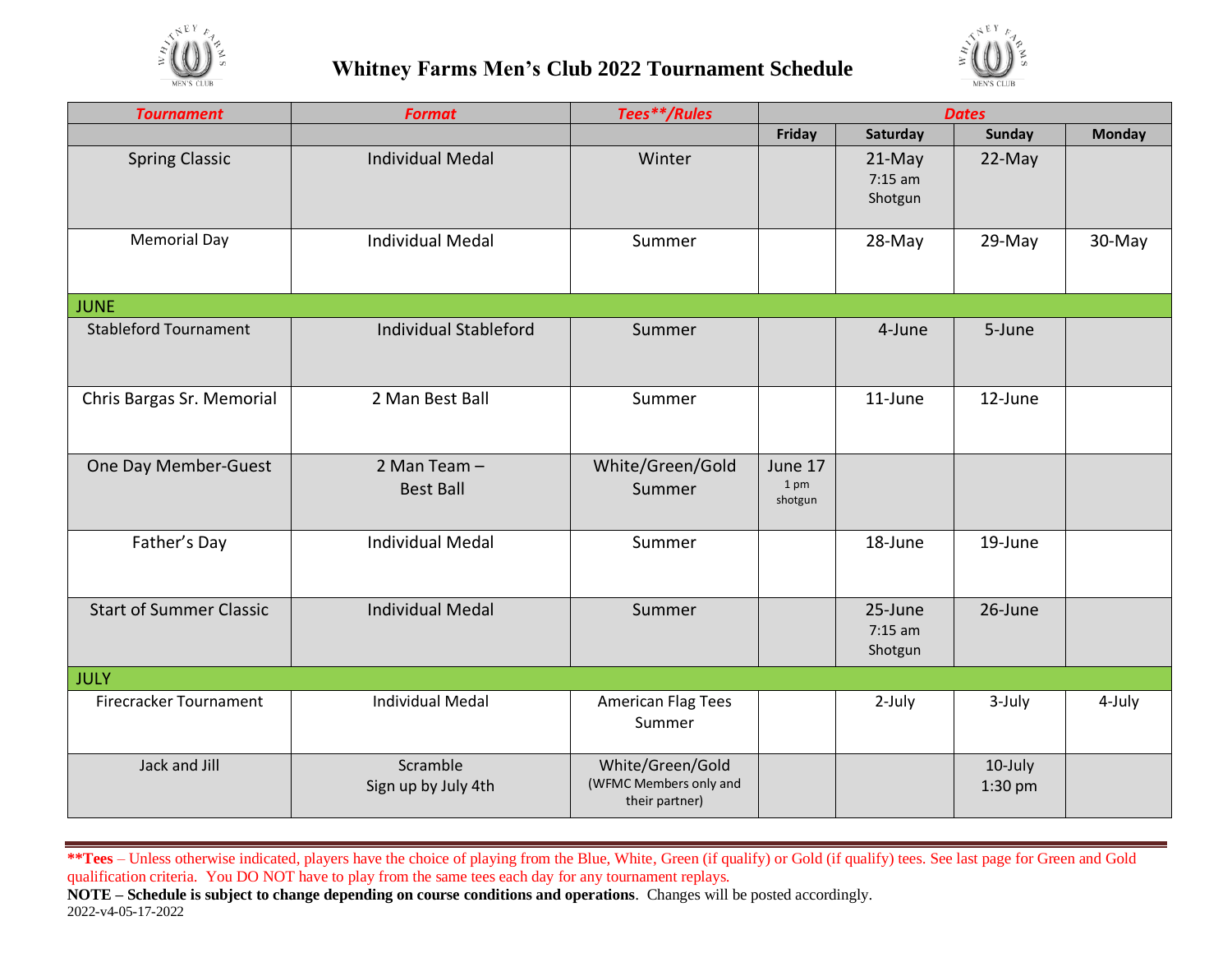



| <b>Tournament</b>                               | <b>Format</b>                                                            | Tees**/Rules                                                                               | <b>Dates</b> |                                 |               |               |
|-------------------------------------------------|--------------------------------------------------------------------------|--------------------------------------------------------------------------------------------|--------------|---------------------------------|---------------|---------------|
|                                                 |                                                                          |                                                                                            | Friday       | Saturday                        | <b>Sunday</b> | <b>Monday</b> |
| <b>Ryder Cup</b>                                | 2 Man Teams<br>9 Holes Best Ball<br>9 Holes Shamble Best Ball (80% HDCP) | Summer                                                                                     |              | 9-July                          | 10-July       |               |
| <b>Summer Divot Classic</b>                     | <b>Individual Medal</b>                                                  | Summer                                                                                     |              | 16-July<br>$7:15$ am<br>Shotgun | 17-July       |               |
| Charity Open                                    | <b>Individual Medal</b><br>\$10 donation each day to enter               | Summer                                                                                     |              | 23-July                         | 24-July       |               |
| 3 Day Member-Guest                              | Match Play<br>Five 9 Hole Matches                                        | Summer<br>1 <sup>st</sup> Flight: Blue Tees<br>All other flights:<br>White/Green/Gold Tees | 29-Jul       | 30-July                         | 31-July       |               |
| <b>AUGUST</b>                                   |                                                                          |                                                                                            |              |                                 |               |               |
| "Beat the Street"<br><b>Billy Street Annual</b> | <b>Individual Medal</b><br>Beat the Pro's Score                          | Summer                                                                                     |              | 6-Aug                           | 7-Aug         |               |
| Club Championship<br>Qualifying                 | Stroke play qualifier for<br>Championship and 1 <sup>st</sup> Flights    | Summer<br><b>Blue Tees</b>                                                                 |              | N/A                             | 7-Aug         |               |
| Club Championship                               | Match Play - All flights                                                 | Summer                                                                                     |              | 13-Aug                          | 14-Aug        |               |

**\*\*Tees** – Unless otherwise indicated, players have the choice of playing from the Blue, White, Green (if qualify) or Gold (if qualify) tees. See last page for Green and Gold qualification criteria. You DO NOT have to play from the same tees each day for any tournament replays.

**NOTE – Schedule is subject to change depending on course conditions and operations**. Changes will be posted accordingly. 2022-v4-05-17-2022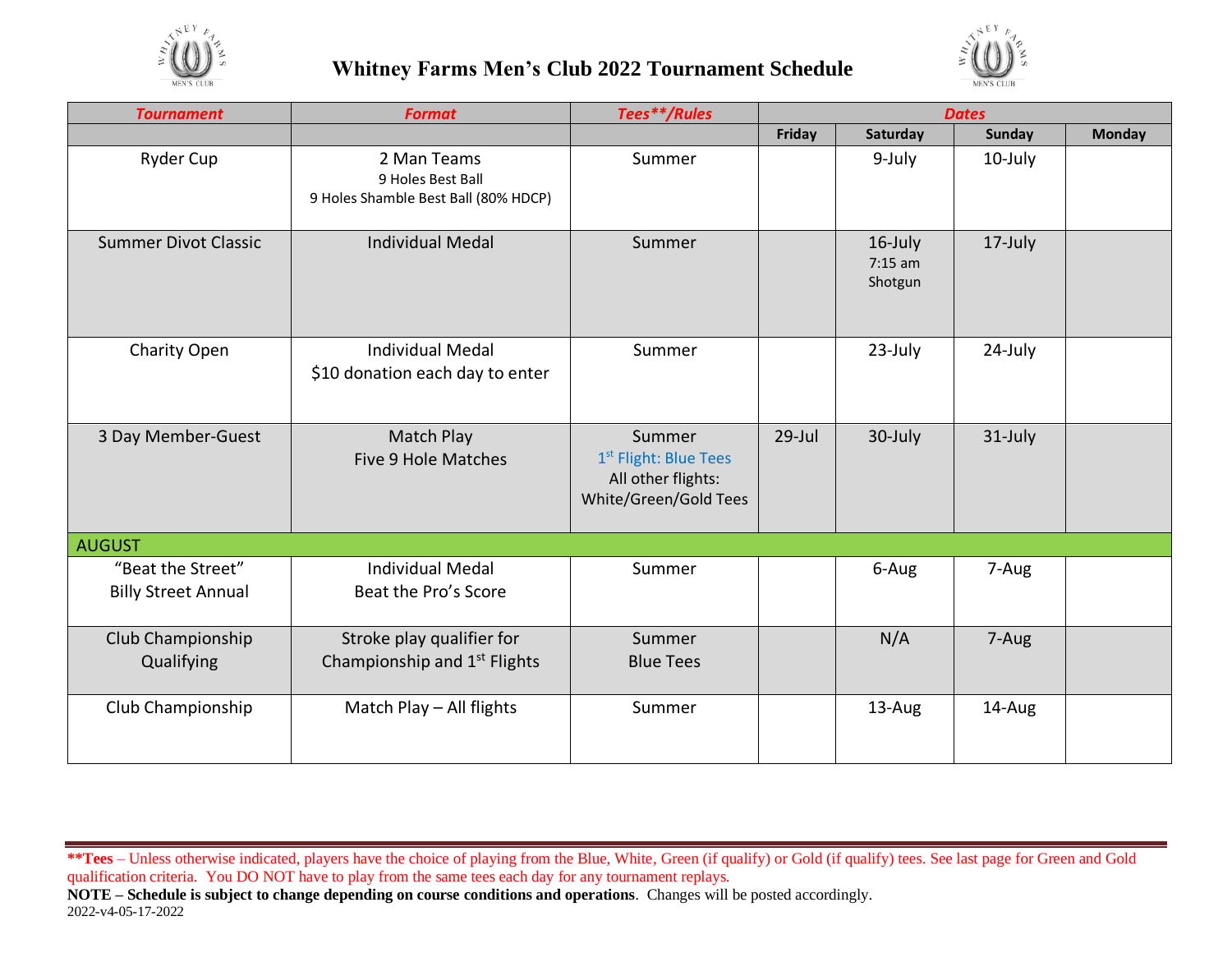



| <b>Tournament</b>                                                          | <b>Format</b>                                                  | Tees**/Rules                                    | <b>Dates</b> |                                |                                  |               |
|----------------------------------------------------------------------------|----------------------------------------------------------------|-------------------------------------------------|--------------|--------------------------------|----------------------------------|---------------|
|                                                                            |                                                                |                                                 | Friday       | Saturday                       | <b>Sunday</b>                    | <b>Monday</b> |
| Club Championship Finals/<br>Governor's Cup Skins                          | Match Play<br>Gross/Net skins - \$10 entry fee<br>each day     | Summer                                          |              | 20-Aug<br>$7:15$ am<br>Shotgun | 21-Aug<br>(Rain Date<br>for CC)  |               |
| 2 Man Team Best Ball                                                       | 2 Man Best Ball                                                | Summer                                          |              | 27-Aug                         | 28-Aug                           |               |
| <b>SEPTEMBER</b>                                                           |                                                                |                                                 |              |                                |                                  |               |
| Labor Day Weekend                                                          | <b>Individual Medal</b>                                        | Summer                                          |              | 3-Sept                         | 4-Sept                           | 5-Sept        |
| <b>Fall Classic</b>                                                        | <b>Individual Medal</b>                                        | Summer                                          |              | 10-Sept                        | 11-Sept                          |               |
| 2 Day Member-Member                                                        | 2 Man Best Ball<br>2 Day Total                                 | Summer                                          |              | 17-Sept                        | 18-Sept                          |               |
| <b>WFMC Memorial</b>                                                       | <b>Individual Medal</b>                                        | Summer                                          |              | 24-Sept                        | 25-Sept                          |               |
| <b>OCTOBER</b>                                                             |                                                                |                                                 |              |                                |                                  |               |
| <b>Step Aside</b><br>4-Man Scramble<br>****************                    | 4 Man Scramble with step-aside<br>**************************** | White/Green/Gold<br>Winter<br>***************** |              | 1-Oct                          | $2$ -Oct<br>$7:15$ am<br>Shotgun |               |
| Seniors (Age 55+)/<br>Legends (Age 70+)<br><b>Stroke Play Championship</b> | 2 Day Aggregate Gross Stroke Play                              | Seniors - White<br>Legends - Green<br>Winter    |              |                                |                                  |               |

**\*\*Tees** – Unless otherwise indicated, players have the choice of playing from the Blue, White, Green (if qualify) or Gold (if qualify) tees. See last page for Green and Gold qualification criteria. You DO NOT have to play from the same tees each day for any tournament replays. **NOTE – Schedule is subject to change depending on course conditions and operations**. Changes will be posted accordingly. 2022-v4-05-17-2022